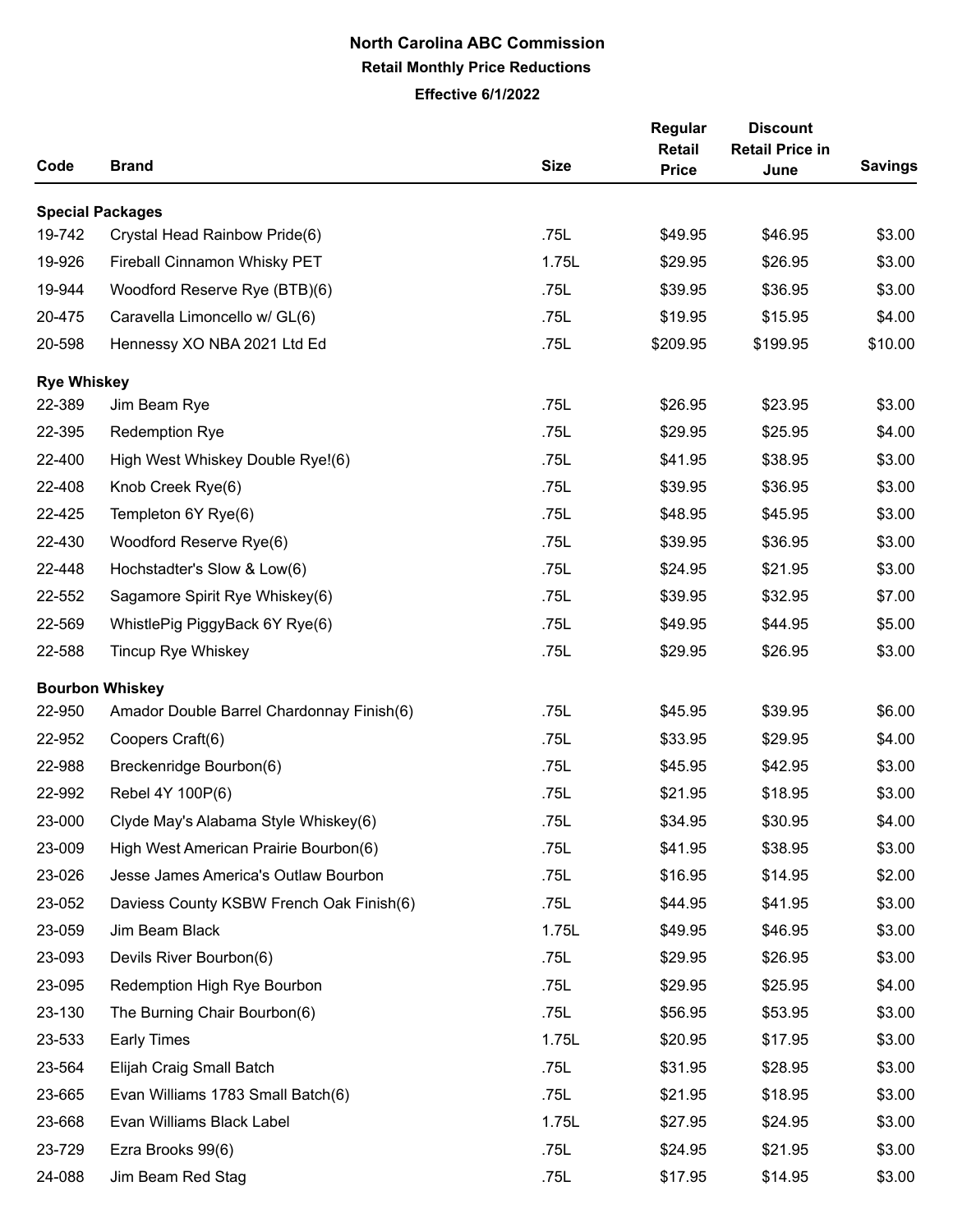| Code   | <b>Brand</b>                            | <b>Size</b> | Regular<br>Retail<br><b>Price</b> | <b>Discount</b><br><b>Retail Price in</b><br>June | <b>Savings</b> |
|--------|-----------------------------------------|-------------|-----------------------------------|---------------------------------------------------|----------------|
| 24-403 | Noble Double Oak Bourbon(6)             | .75L        | \$36.95                           | \$31.95                                           | \$5.00         |
| 24-566 | Old Elk Wheated Bourbon(6)              | .75L        | \$64.95                           | \$59.95                                           | \$5.00         |
| 24-672 | Old Forester                            | 1.75L       | \$42.95                           | \$39.95                                           | \$3.00         |
| 24-701 | Old Grand Dad                           | .75L        | \$19.95                           | \$16.95                                           | \$3.00         |
| 24-824 | Kentucky Tavern                         | 1.75L       | \$16.95                           | \$13.95                                           | \$3.00         |
| 25-462 | Virgin Bourbon                          | .75L        | \$18.95                           | \$15.95                                           | \$3.00         |
| 25-580 | Wild Turkey Rare Breed(6)               | .75L        | \$52.95                           | \$47.95                                           | \$5.00         |
| 25-583 | Wild Turkey 101                         | .75L        | \$26.95                           | \$23.95                                           | \$3.00         |
| 25-584 | Wild Turkey 101 (PET)                   | .75L        | \$26.95                           | \$23.95                                           | \$3.00         |
| 25-597 | Wild Turkey 81                          | 1.75L       | \$44.95                           | \$39.95                                           | \$5.00         |
|        | <b>Bourbon Specialties</b>              |             |                                   |                                                   |                |
| 27-050 | Bird Dog Apple Flavored Whiskey(6)      | .75L        | \$21.95                           | \$18.95                                           | \$3.00         |
| 27-053 | Bird Dog Strawberry Flavored Whiskey(6) | .75L        | \$21.95                           | \$18.95                                           | \$3.00         |
| 27-067 | Four Roses Yellow Label                 | 1.75L       | \$43.35                           | \$40.35                                           | \$3.00         |
| 27-126 | <b>Woodford Reserve</b>                 | 1.75L       | \$75.95                           | \$71.95                                           | \$4.00         |
| 27-131 | Jefferson's Small Batch Bourbon(6)      | .75L        | \$36.95                           | \$33.95                                           | \$3.00         |
| 27-175 | Bernheim Original Wheat(6)              | .75L        | \$29.95                           | \$25.95                                           | \$4.00         |
| 27-187 | Bib & Tucker(6)                         | .75L        | \$59.95                           | \$54.95                                           | \$5.00         |
|        | <b>American Whiskey Blended</b>         |             |                                   |                                                   |                |
| 29-501 | Stranahan's Colorado Whiskey(6)         | .75L        | \$61.95                           | \$51.95                                           | \$10.00        |
| 30-430 | Redneck Riviera Whiskey(6)              | .75L        | \$21.95                           | \$19.95                                           | \$2.00         |
|        | <b>American Whiskey Specialties</b>     |             |                                   |                                                   |                |
| 31-246 | Evan Williams Apple                     | 1.75L       | \$25.95                           | \$22.95                                           | \$3.00         |
| 31-249 | Evan Williams Peach                     | .75L        | \$14.95                           | \$11.95                                           | \$3.00         |
| 31-251 | Evan Williams Fire                      | .75L        | \$14.95                           | \$11.95                                           | \$3.00         |
| 31-263 | Jim Beam Peach                          | .75L        | \$17.95                           | \$14.95                                           | \$3.00         |
| 31-266 | Jim Beam Vanilla                        | .75L        | \$17.95                           | \$14.95                                           | \$3.00         |
| 31-269 | Jim Beam Apple                          | .75L        | \$17.95                           | \$14.95                                           | \$3.00         |
| 31-275 | Jim Beam Honey                          | .75L        | \$17.95                           | \$14.95                                           | \$3.00         |
| 31-280 | Jim Beam Orange                         | .75L        | \$17.95                           | \$14.95                                           | \$3.00         |
| 31-317 | Old Camp Pecan Peach Whiskey            | .75L        | \$20.95                           | \$17.95                                           | \$3.00         |
| 31-394 | <b>Redemption Bourbon</b>               | .75L        | \$29.95                           | \$25.95                                           | \$4.00         |
| 31-412 | <b>Tincup Whiskey</b>                   | 1.75L       | \$59.95                           | \$55.95                                           | \$4.00         |
|        | <b>Tennessee Whiskey</b>                |             |                                   |                                                   |                |
| 32-452 | George Dickel Old No. 8                 | 1.75L       | \$34.95                           | \$31.95                                           | \$3.00         |
| 32-471 | Gentleman Jack                          | 1.75L       | \$67.95                           | \$63.95                                           | \$4.00         |
| 32-485 | Jack Daniel's Tennessee Rye             | .75L        | \$29.95                           | \$26.95                                           | \$3.00         |
| 32-522 | Jack Daniel's Single Barrel(6)          | .75L        | \$57.95                           | \$52.95                                           | \$5.00         |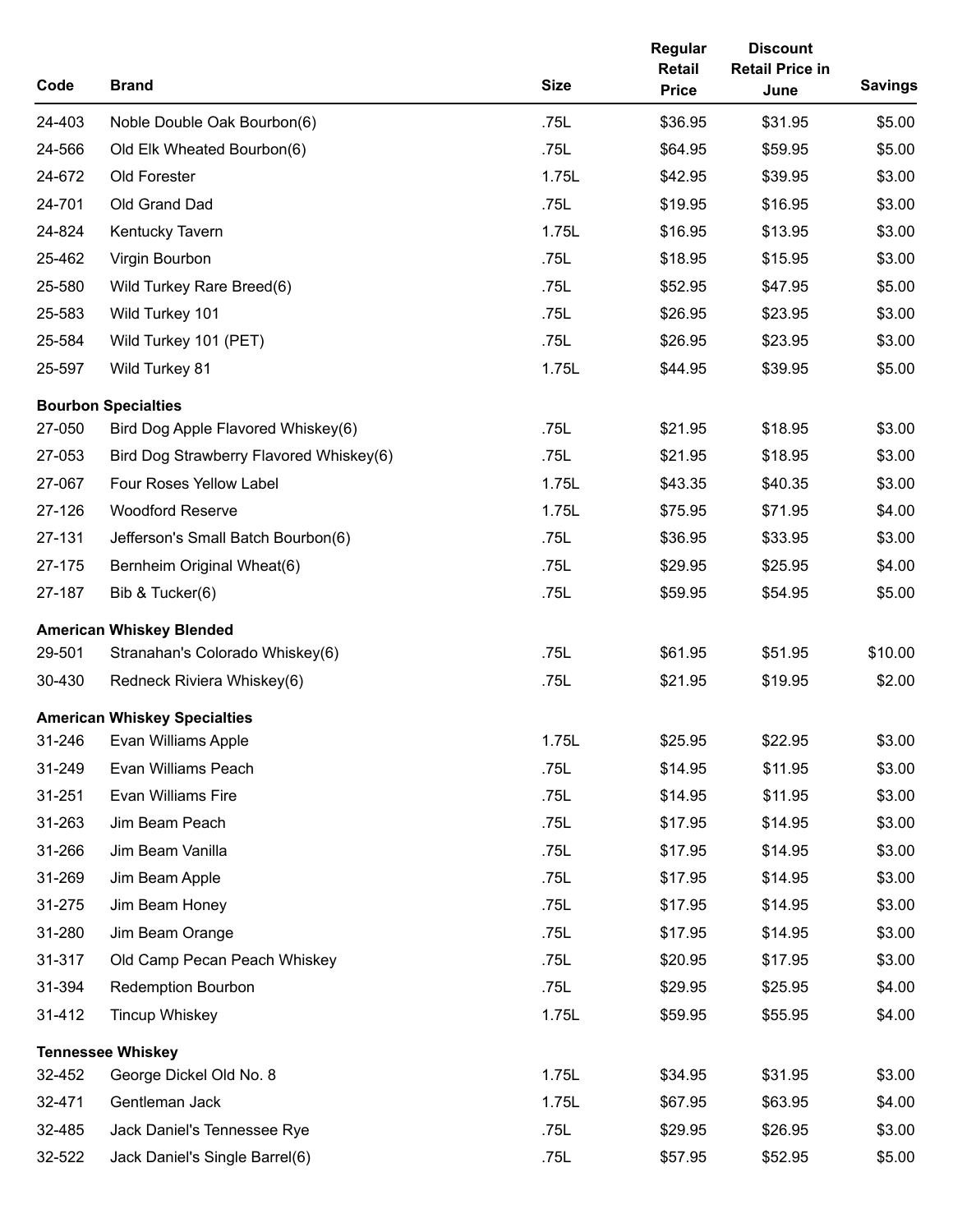| Code                | <b>Brand</b>                             | <b>Size</b> | Regular<br>Retail<br><b>Price</b> | <b>Discount</b><br><b>Retail Price in</b><br>June | <b>Savings</b> |
|---------------------|------------------------------------------|-------------|-----------------------------------|---------------------------------------------------|----------------|
|                     | <b>Tennessee Whiskey Specialties</b>     |             |                                   |                                                   |                |
| 32-605              | <b>Jack Daniel's TN Fire</b>             | .75L        | \$28.95                           | \$25.95                                           | \$3.00         |
| 32-659              | Ole Smoky Salty Watermelon TN Whiskey(6) | .75L        | \$20.95                           | \$17.95                                           | \$3.00         |
| <b>Corn Whiskey</b> |                                          |             |                                   |                                                   |                |
| 33-337              | Georgia Moon Peach                       | .75L        | \$14.95                           | \$12.95                                           | \$2.00         |
|                     | <b>Scotch Whisky -- Foreign BTL</b>      |             |                                   |                                                   |                |
| 33-884              | Chivas Regal 18Y(6)                      | .75L        | \$86.95                           | \$79.95                                           | \$7.00         |
| 33-895              | Chivas Regal 13Y Sherry Cask(6)          | .75L        | \$44.95                           | \$39.95                                           | \$5.00         |
| 33-918              | <b>Cutty Sark</b>                        | 1.75L       | \$32.95                           | \$29.95                                           | \$3.00         |
| 33-964              | Naked Malt Scotch Whiskey(6)             | .75L        | \$34.95                           | \$31.95                                           | \$3.00         |
| 33-965              | The Famous Grouse                        | 1.75L       | \$44.95                           | \$41.95                                           | \$3.00         |
| 33-967              | The Famous Grouse                        | .75L        | \$23.95                           | \$21.95                                           | \$2.00         |
|                     | <b>Scotch Whisky -- Single Malt</b>      |             |                                   |                                                   |                |
| 34-357              | Dalwhinnie Classic 15Y S.M.              | .75L        | \$79.95                           | \$76.95                                           | \$3.00         |
| 34-373              | Aberlour 12Y S.M.(6)                     | .75L        | \$59.95                           | \$49.95                                           | \$10.00        |
| 34-380              | The Glenlivet French Oak Ed 15Y S.M.(6)  | .75L        | \$79.95                           | \$71.95                                           | \$8.00         |
| 34-387              | The Dalmore 12Y S.M.(6)                  | .75L        | \$69.95                           | \$64.95                                           | \$5.00         |
| 34-399              | Glenfiddich 12Y S.M.                     | .75L        | \$54.95                           | \$49.95                                           | \$5.00         |
| 34-402              | Glenmorangie Extremely Rare 18Y(6)       | .75L        | \$119.95                          | \$109.95                                          | \$10.00        |
| 34-405              | Glenmorangie Original 10Y(6)             | .75L        | \$42.95                           | \$39.95                                           | \$3.00         |
| 34-414              | Laphroaig 10Y(6)                         | .75L        | \$67.95                           | \$62.95                                           | \$5.00         |
| 34-440              | The Macallan Double Cask 12Y             | .75L        | \$74.95                           | \$69.95                                           | \$5.00         |
| 34-448              | Isle Of Jura 10Y(6)                      | .75L        | \$49.95                           | \$39.95                                           | \$10.00        |
| 34-558              | Old Pulteney 12Y(6)                      | .75L        | \$45.95                           | \$42.95                                           | \$3.00         |
| 34-580              | Balvenie Doublewood 12Y                  | .75L        | \$74.95                           | \$69.95                                           | \$5.00         |
| 34-621              | Highland Park 12Y(6)                     | .75L        | \$59.95                           | \$54.95                                           | \$5.00         |
| 34-642              | Glenfiddich 14Y(6)                       | .75L        | \$62.95                           | \$54.95                                           | \$8.00         |
| 34-644              | Glenfiddich 15Y S.M.(6)                  | .75L        | \$79.95                           | \$74.95                                           | \$5.00         |
| 34-750              | The Singleton 12Y(6)                     | .75L        | \$39.95                           | \$36.95                                           | \$3.00         |
|                     | <b>Canadian Whisky -- Foreign BTL</b>    |             |                                   |                                                   |                |
| 37-799              | Forty Creek - Barrel Select              | .75L        | \$21.95                           | \$18.95                                           | \$3.00         |
| 37-803              | Wiser's Deluxe                           | 1.75L       | \$32.95                           | \$29.95                                           | \$3.00         |
|                     | Canadian Whisky -- U.S. BTL              |             |                                   |                                                   |                |
| 38-006              | Pendleton                                | .75L        | \$26.95                           | \$23.95                                           | \$3.00         |
| 38-008              | Pendleton 1910 Rye Whisky(6)             | .75L        | \$39.95                           | \$36.95                                           | \$3.00         |
| 38-298              | <b>Black Velvet</b>                      | 1.75L       | \$19.50                           | \$15.95                                           | \$3.55         |
| 38-306              | <b>Black Velvet Toasted Caramel</b>      | .75L        | \$10.95                           | \$7.95                                            | \$3.00         |
| 38-454              | Canadian Mist                            | 1.75L       | \$19.95                           | \$16.95                                           | \$3.00         |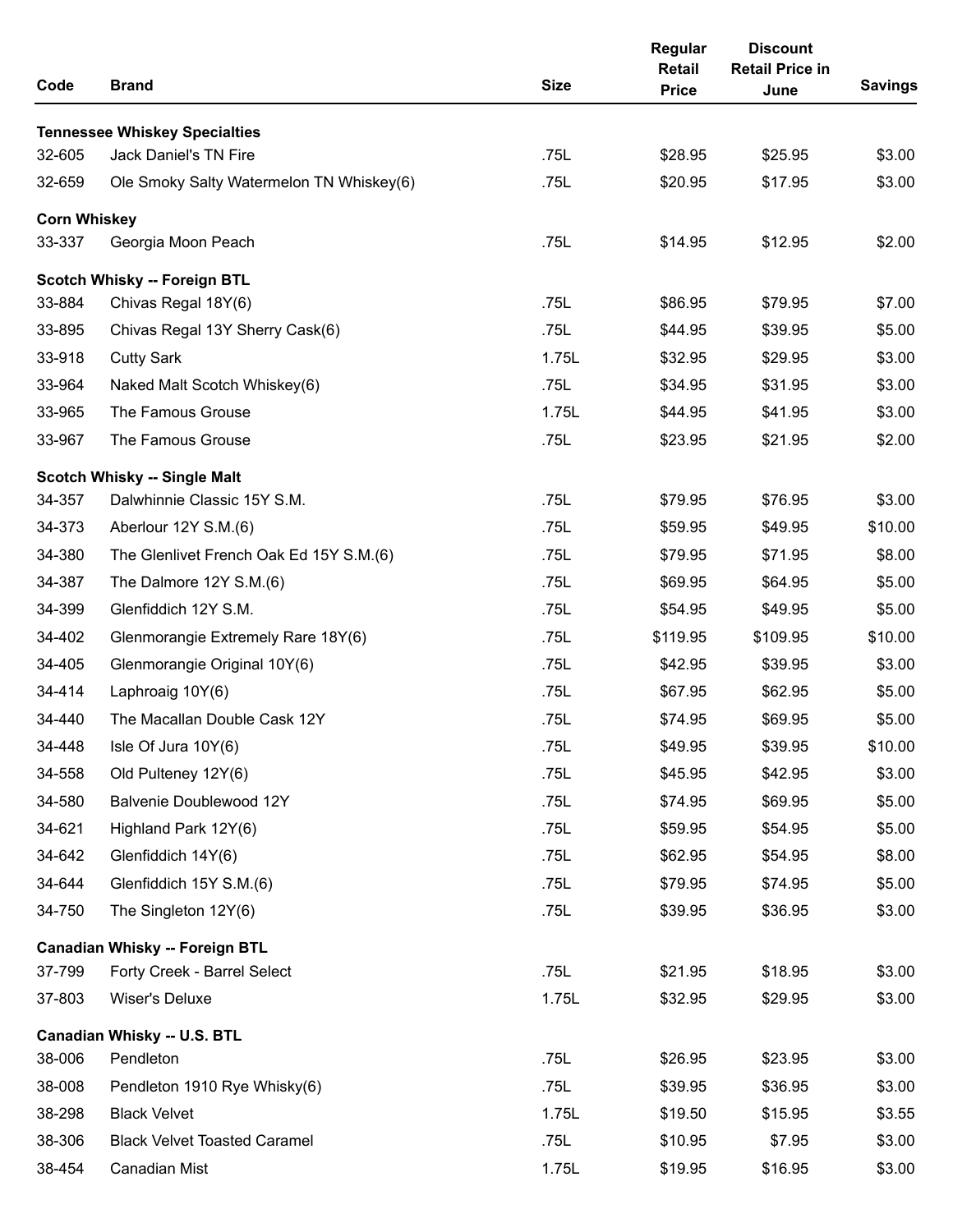| Code                   | <b>Brand</b>                          | <b>Size</b> | Regular<br><b>Retail</b><br><b>Price</b> | <b>Discount</b><br><b>Retail Price in</b><br>June | <b>Savings</b> |
|------------------------|---------------------------------------|-------------|------------------------------------------|---------------------------------------------------|----------------|
| 38-548                 | Rich & Rare Reserve Canadian          | .75L        | \$12.95                                  | \$10.95                                           | \$2.00         |
| 38-550                 | Rich & Rare Canadian                  | 1.75L       | \$17.95                                  | \$14.95                                           | \$3.00         |
| <b>Irish Whiskey</b>   |                                       |             |                                          |                                                   |                |
| 40-044                 | 2 Gingers Irish Whiskey               | .75L        | \$19.95                                  | \$16.95                                           | \$3.00         |
| 40-071                 | The Quiet Man Traditional Irish(6)    | .75L        | \$29.95                                  | \$26.95                                           | \$3.00         |
| 40-074                 | The Irishman Founders Reserve(6)      | .75L        | \$29.95                                  | \$26.95                                           | \$3.00         |
| 40-081                 | The Whistler Double Oaked(6)          | .75L        | \$29.95                                  | \$26.95                                           | \$3.00         |
| 40-089                 | The Sexton(6)                         | .75L        | \$33.95                                  | \$30.95                                           | \$3.00         |
| 40-092                 | Slane(6)                              | .75L        | \$32.95                                  | \$28.95                                           | \$4.00         |
| 40-101                 | West Cork "Original"(6)               | .75L        | \$27.95                                  | \$24.95                                           | \$3.00         |
| 40-102                 | Writer's Tears Copper Pot(6)          | .75L        | \$39.95                                  | \$34.95                                           | \$5.00         |
| 40-169                 | Bushmills Malt 10Y(6)                 | .75L        | \$40.95                                  | \$37.95                                           | \$3.00         |
| 40-174                 | <b>Bushmills</b>                      | .75L        | \$25.95                                  | \$22.95                                           | \$3.00         |
| 40-190                 | Paddy's                               | .75L        | \$19.95                                  | \$16.95                                           | \$3.00         |
| 40-197                 | Proper No. Twelve                     | 1.75L       | \$55.95                                  | \$52.95                                           | \$3.00         |
| 40-201                 | <b>Bushmills Red Bush</b>             | .75L        | \$25.95                                  | \$22.95                                           | \$3.00         |
| 40-203                 | <b>Bushmills Black Bush</b>           | .75L        | \$32.95                                  | \$29.95                                           | \$3.00         |
|                        | <b>Other Imported Whisky</b>          |             |                                          |                                                   |                |
| 40-250                 | Suntory Whisky Toki(6)                | .75L        | \$39.95                                  | \$34.95                                           | \$5.00         |
| <b>Gin -- Domestic</b> |                                       |             |                                          |                                                   |                |
| 40-284                 | New Amsterdam Stratusphere London Dry | .75L        | \$16.95                                  | \$13.95                                           | \$3.00         |
| 40-446                 | Aviation American Gin(6)              | .75L        | \$29.95                                  | \$24.95                                           | \$5.00         |
| 40-487                 | Prairie Organic Gin(6)                | .75L        | \$21.95                                  | \$18.95                                           | \$3.00         |
| 40-552                 | Booth's London Dry                    | 1.75L       | \$19.95                                  | \$16.95                                           | \$3.00         |
| 41-878                 | Uncle Val's Botanical Gin(6)          | .75L        | \$35.20                                  | \$30.20                                           | \$5.00         |
| Gin -- Imported        |                                       |             |                                          |                                                   |                |
| 42-613                 | Fords Gin(6)                          | .75L        | \$29.95                                  | \$24.95                                           | \$5.00         |
| 42-630                 | The Botanist                          | 1.75L       | \$74.95                                  | \$69.95                                           | \$5.00         |
| 42-656                 | Drumshanbo Gunpowder Gin(6)           | .75L        | \$39.95                                  | \$34.95                                           | \$5.00         |
| 42-670                 | Malfy Gin Con Limone(6)               | .75L        | \$28.95                                  | \$25.95                                           | \$3.00         |
| 42-685                 | McQueen and The Violet Fog(6)         | .75L        | \$36.95                                  | \$33.95                                           | \$3.00         |
| 42-691                 | Roku Gin(6)                           | .75L        | \$31.95                                  | \$28.95                                           | \$3.00         |
| 42-918                 | Beefeater                             | .75L        | \$19.95                                  | \$16.95                                           | \$3.00         |
| 42-920                 | Beefeater Pink(6)                     | .75L        | \$19.95                                  | \$16.95                                           | \$3.00         |
| 42-936                 | <b>Boodles British Gin</b>            | .75L        | \$21.95                                  | \$18.95                                           | \$3.00         |
| 42-948                 | Bombay                                | 1.75L       | \$39.95                                  | \$36.95                                           | \$3.00         |
| 42-965                 | Pinnacle Gin                          | .75L        | \$12.95                                  | \$10.95                                           | \$2.00         |
| 43-040                 | Tanqueray No. Ten                     | .75L        | \$34.95                                  | \$31.95                                           | \$3.00         |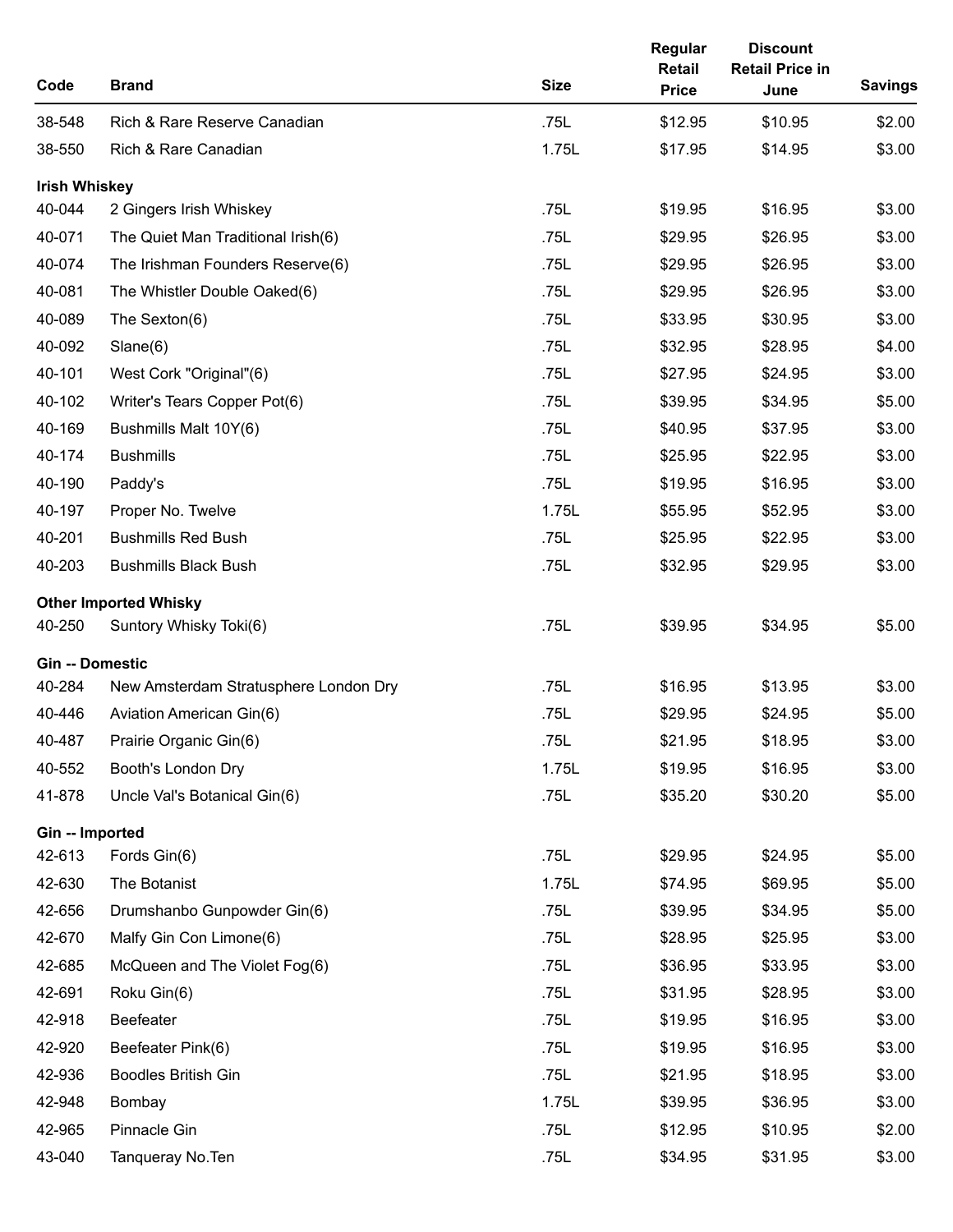| Code   | <b>Brand</b>                            | <b>Size</b> | Regular<br>Retail<br><b>Price</b> | <b>Discount</b><br><b>Retail Price in</b><br>June | <b>Savings</b> |
|--------|-----------------------------------------|-------------|-----------------------------------|---------------------------------------------------|----------------|
|        | Vodka -- Domestic                       |             |                                   |                                                   |                |
| 43-293 | Prairie Organic Vodka(6)                | .75L        | \$21.95                           | \$18.95                                           | \$3.00         |
| 43-417 | <b>Burnett's Cherry</b>                 | 1.75L       | \$15.95                           | \$13.45                                           | \$2.50         |
| 43-426 | <b>Burnett's Vanilla</b>                | 1.75L       | \$15.95                           | \$13.45                                           | \$2.50         |
| 43-439 | <b>Burnett's Cranberry</b>              | 1.75L       | \$15.95                           | \$13.45                                           | \$2.50         |
| 43-452 | Burnett's 100                           | .75L        | \$10.95                           | \$8.95                                            | \$2.00         |
| 43-475 | NC Coladka Cola Flavored Vodka          | .75L        | \$14.95                           | \$12.95                                           | \$2.00         |
| 43-574 | <b>FireFly Sweet Tea</b>                | .75L        | \$17.95                           | \$13.95                                           | \$4.00         |
| 43-606 | <b>Burnett's Raspberry</b>              | 1.75L       | \$15.95                           | \$13.45                                           | \$2.50         |
| 43-616 | <b>Burnett's Whipped Cream</b>          | 1.75L       | \$15.95                           | \$13.45                                           | \$2.50         |
| 43-658 | Dixie Southern Vodka(6)                 | .75L        | \$19.95                           | \$16.95                                           | \$3.00         |
| 43-790 | New Amsterdam 100P Vodka                | 1.75L       | \$25.95                           | \$23.45                                           | \$2.50         |
| 43-803 | New Amsterdam Coconut Flavored          | .75L        | \$12.95                           | \$10.95                                           | \$2.00         |
| 43-817 | New Amsterdam Apple Flavored            | .75L        | \$12.95                           | \$10.95                                           | \$2.00         |
| 43-858 | <b>Pickers</b>                          | .75L        | \$14.95                           | \$11.95                                           | \$3.00         |
| 43-895 | Ocean Vodka(6)                          | .75L        | \$29.95                           | \$24.95                                           | \$5.00         |
| 43-936 | UV Blue Raspberry                       | 1.75L       | \$18.95                           | \$15.95                                           | \$3.00         |
| 43-939 | UV Vodka                                | 1.75L       | \$18.95                           | \$15.95                                           | \$3.00         |
| 44-090 | Skyy Infusions Blood Orange             | .75L        | \$14.95                           | \$12.95                                           | \$2.00         |
| 44-091 | Skyy Infusions Georgia Peach            | .75L        | \$14.95                           | \$12.95                                           | \$2.00         |
| 44-092 | Skyy Infusions Pineapple                | .75L        | \$14.95                           | \$12.95                                           | \$2.00         |
| 44-094 | Skyy Infusions Wild Strawberry          | .75L        | \$14.95                           | \$12.95                                           | \$2.00         |
| 44-101 | <b>Skyy Infusions Citrus</b>            | .75L        | \$14.95                           | \$12.95                                           | \$2.00         |
| 44-143 | <b>Smirnoff Orange</b>                  | .75L        | \$12.95                           | \$10.95                                           | \$2.00         |
| 44-146 | <b>Smirnoff Citrus</b>                  | .75L        | \$12.95                           | \$10.95                                           | \$2.00         |
| 44-311 | Deep Eddy Vodka                         | .75L        | \$18.95                           | \$15.95                                           | \$3.00         |
| 44-318 | Deep Eddy Peach                         | .75L        | \$18.95                           | \$15.95                                           | \$3.00         |
| 44-319 | Deep Eddy Lemon                         | 1.75L       | \$33.95                           | \$29.95                                           | \$4.00         |
| 44-321 | Deep Eddy Orange                        | .75L        | \$18.95                           | \$15.95                                           | \$3.00         |
| 44-329 | Deep Eddy Lime Vodka                    | .75L        | \$18.95                           | \$15.95                                           | \$3.00         |
| 44-381 | Smirnoff Zero Sugar Watermelon and Mint | .75L        | \$12.95                           | \$10.95                                           | \$2.00         |
| 44-383 | Smirnoff Pink Lemonade                  | .75L        | \$12.95                           | \$10.95                                           | \$2.00         |
| 46-495 | Smirnoff Silver                         | 1.75L       | \$23.95                           | \$20.95                                           | \$3.00         |
|        | Vodka -- Imported                       |             |                                   |                                                   |                |
| 46-553 | Chopin Potato(6)                        | .75L        | \$28.95                           | \$25.95                                           | \$3.00         |
| 46-561 | Belvedere Smogory Forest Rye(6)         | .75L        | \$32.95                           | \$29.95                                           | \$3.00         |
| 46-578 | Stoli Elit(6)                           | .75L        | \$44.95                           | \$39.95                                           | \$5.00         |
| 46-592 | Stoli Vanil                             | .75L        | \$19.95                           | \$16.95                                           | \$3.00         |
| 46-594 | Stolichnaya 80                          | 1.75L       | \$39.95                           | \$34.95                                           | \$5.00         |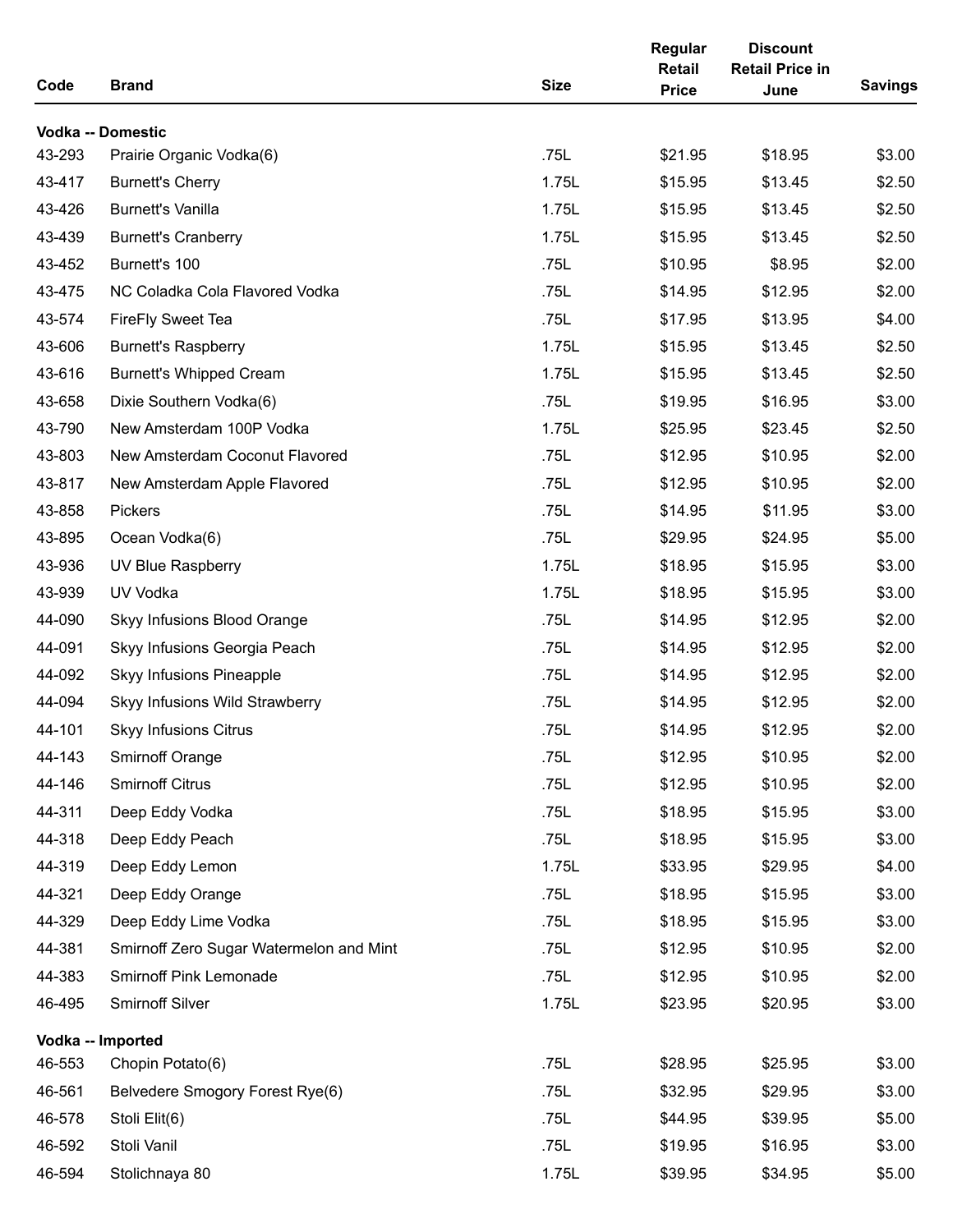| Code   | <b>Brand</b>                              | <b>Size</b> | Regular<br><b>Retail</b><br><b>Price</b> | <b>Discount</b><br><b>Retail Price in</b><br>June | <b>Savings</b> |
|--------|-------------------------------------------|-------------|------------------------------------------|---------------------------------------------------|----------------|
| 46-713 | Ciroc Red Berry                           | .75L        | \$29.95                                  | \$26.95                                           | \$3.00         |
| 46-720 | Ciroc                                     | .75L        | \$29.95                                  | \$26.95                                           | \$3.00         |
| 46-736 | Russian Standard Original                 | 1.75L       | \$33.95                                  | \$29.95                                           | \$4.00         |
| 46-755 | <b>Ciroc Summer Watermelon</b>            | .75L        | \$29.95                                  | \$26.95                                           | \$3.00         |
| 46-759 | Sobieski Polish                           | .75L        | \$10.95                                  | \$8.95                                            | \$2.00         |
| 46-765 | Van Gogh Double Espresso(6)               | .75L        | \$19.95                                  | \$16.95                                           | \$3.00         |
| 46-822 | Three Olives Cherry                       | .75L        | \$14.95                                  | \$12.95                                           | \$2.00         |
| 46-827 | <b>Three Olives</b>                       | .75L        | \$14.95                                  | \$12.95                                           | \$2.00         |
| 46-867 | Svedka Traveler                           | .75L        | \$14.95                                  | \$12.95                                           | \$2.00         |
| 46-869 | Svedka                                    | .75L        | \$14.95                                  | \$12.95                                           | \$2.00         |
| 46-880 | Svedka Mango Pineapple                    | .75L        | \$14.95                                  | \$12.95                                           | \$2.00         |
| 46-903 | Svedka Cherry Limeade                     | .75L        | \$14.95                                  | \$12.95                                           | \$2.00         |
| 46-973 | Pinnacle 100                              | .75L        | \$15.95                                  | \$12.95                                           | \$3.00         |
| 46-992 | Crystal Head(6)                           | .75L        | \$49.95                                  | \$46.95                                           | \$3.00         |
| Rum    |                                           |             |                                          |                                                   |                |
| 47-055 | Blue Chair Bay Banana Rum Cream           | .75L        | \$19.95                                  | \$17.95                                           | \$2.00         |
| 47-107 | Zaya Rum(6)                               | .75L        | \$29.95                                  | \$26.95                                           | \$3.00         |
| 47-195 | Bumbu Rum(6)                              | .75L        | \$36.95                                  | \$33.95                                           | \$3.00         |
| 47-196 | Bumbu XO(6)                               | .75L        | \$42.95                                  | \$39.95                                           | \$3.00         |
| 47-235 | Bacoo Dominican 8Y(6)                     | .75L        | \$24.95                                  | \$21.95                                           | \$3.00         |
| 47-237 | Bacoo Dominican 12Y(6)                    | .75L        | \$28.95                                  | \$25.95                                           | \$3.00         |
| 47-258 | Dos Maderas 5+5(6)                        | .75L        | \$39.95                                  | \$34.95                                           | \$5.00         |
| 47-562 | <b>Whaler's "Killer" Coconut</b>          | .75L        | \$10.95                                  | \$7.95                                            | \$3.00         |
| 47-652 | Kraken Original Spiced Rum 94P            | .75L        | \$20.95                                  | \$17.95                                           | \$3.00         |
| 47-655 | Kraken Dark Spiced Rum 70P                | .75L        | \$19.95                                  | \$16.95                                           | \$3.00         |
| 47-665 | Kirk and Sweeney Gran Reserva Superior(6) | .75L        | \$57.20                                  | \$52.20                                           | \$5.00         |
| 47-666 | Kirk and Sweeney Gran Reserva(6)          | .75L        | \$48.20                                  | \$43.20                                           | \$5.00         |
| 47-667 | Kirk and Sweeney Reserva(6)               | .75L        | \$37.20                                  | \$32.20                                           | \$5.00         |
| 48-446 | <b>Blackheart Toasted Coconut Rum</b>     | .75L        | \$15.95                                  | \$12.95                                           | \$3.00         |
| 49-012 | Flor De Cana Gold                         | .75L        | \$19.95                                  | \$14.95                                           | \$5.00         |
| 49-116 | Appleton Estate Signature Reserve Blend   | .75L        | \$24.95                                  | \$21.95                                           | \$3.00         |
| 49-125 | Gosling's Black Seal                      | .75L        | \$19.95                                  | \$16.95                                           | \$3.00         |
| 49-198 | Mt. Gay Black Barrel(6)                   | .75L        | \$44.95                                  | \$39.95                                           | \$5.00         |
| 49-210 | Rhum Barbancourt Resv Special 5 Star      | .75L        | \$29.95                                  | \$26.95                                           | \$3.00         |
| 49-220 | Parrot Bay Passion Fruit                  | .75L        | \$12.95                                  | \$9.95                                            | \$3.00         |
| 49-227 | Admiral Nelson's Spiced 70                | .75L        | \$10.95                                  | \$7.95                                            | \$3.00         |
| 49-228 | Capt. Morgan Private Stock                | 1.75L       | \$39.95                                  | \$36.95                                           | \$3.00         |
| 49-254 | <b>Admiral Nelson Pineapple</b>           | .75L        | \$10.95                                  | \$7.95                                            | \$3.00         |
| 49-257 | Admiral Nelson's Spiced 70 PET            | .75L        | \$10.95                                  | \$7.95                                            | \$3.00         |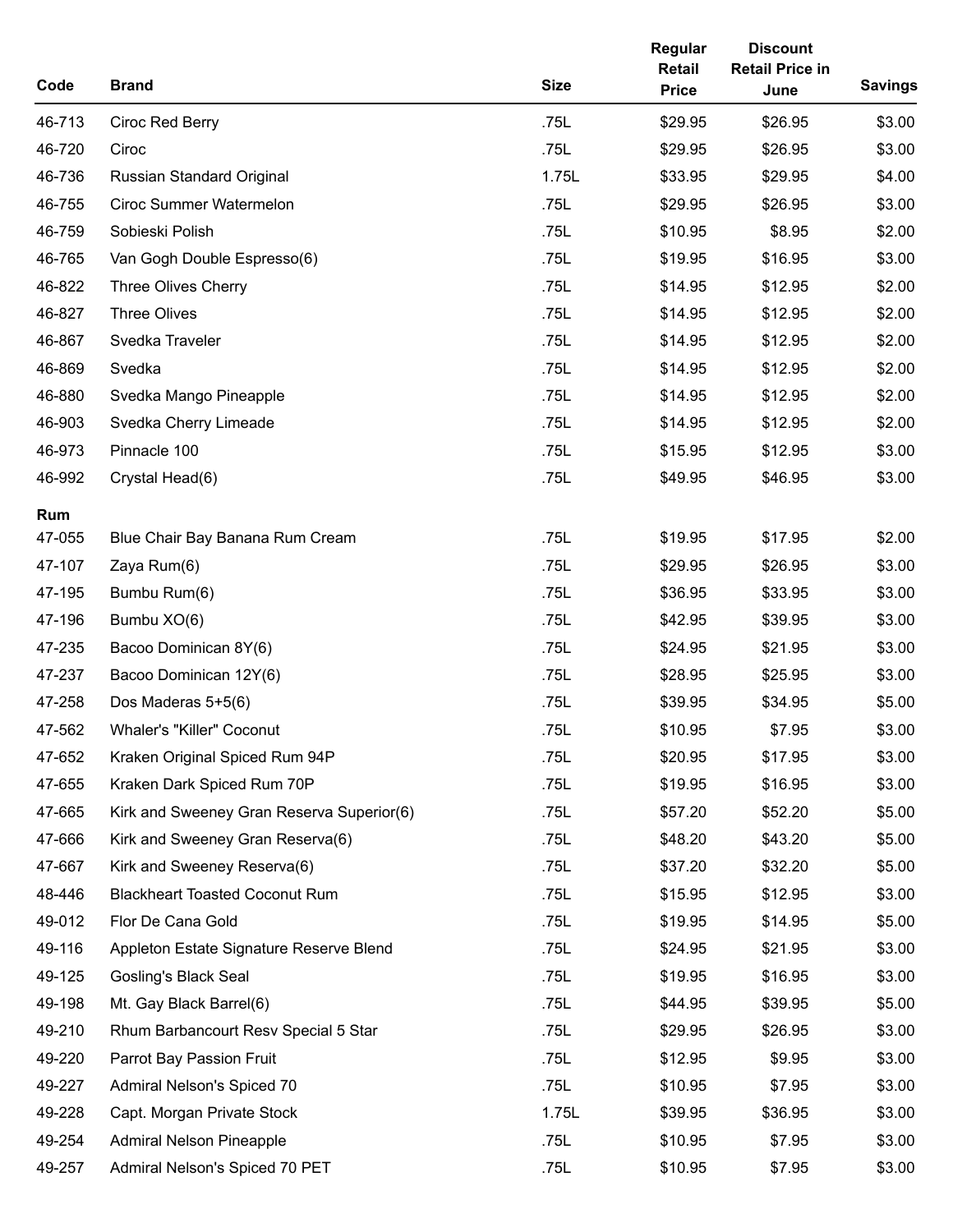| Code                | <b>Brand</b>                                         | <b>Size</b> | Regular<br>Retail<br><b>Price</b> | <b>Discount</b><br><b>Retail Price in</b><br>June | <b>Savings</b> |
|---------------------|------------------------------------------------------|-------------|-----------------------------------|---------------------------------------------------|----------------|
| 49-298              | Parrot Bay Coconut PET                               | .75L        | \$12.95                           | \$9.95                                            | \$3.00         |
| 49-303              | Parrot Bay Pineapple PET                             | .75L        | \$12.95                           | \$9.95                                            | \$3.00         |
| 49-306              | Parrot Bay Mango PET                                 | .75L        | \$12.95                           | \$9.95                                            | \$3.00         |
| <b>Grape Brandy</b> |                                                      |             |                                   |                                                   |                |
| 49-500              | <b>Christian Brothers Frost White</b>                | 1.75L       | \$23.95                           | \$21.45                                           | \$2.50         |
| 49-528              | Christian Bros. Grand Reserve VSOP                   | .75L        | \$12.95                           | \$10.95                                           | \$2.00         |
|                     | <b>Imported Brandy</b>                               |             |                                   |                                                   |                |
| 50-464              | Ciroc VS                                             | .75L        | \$34.95                           | \$31.95                                           | \$3.00         |
| 50-613              | <b>Calvados Christian Drouin</b>                     | .75L        | \$39.95                           | \$36.95                                           | \$3.00         |
|                     | <b>Imported Cognac</b>                               |             |                                   |                                                   |                |
| 51-217              | Hennessy VSOP Privilege                              | 1.75L       | \$119.95                          | \$114.95                                          | \$5.00         |
| 51-226              | Hennessy XO(2)                                       | .75L        | \$209.95                          | \$199.95                                          | \$10.00        |
| 51-433              | Villon VSOP Cognac(6)                                | .75L        | \$36.95                           | \$33.95                                           | \$3.00         |
|                     | <b>Flavored Brandy</b>                               |             |                                   |                                                   |                |
| 54-401              | <b>Christian Brothers Peach</b>                      | .75L        | \$11.95                           | \$9.95                                            | \$2.00         |
|                     | <b>Cordials / Liqueurs / Specialties -- Domestic</b> |             |                                   |                                                   |                |
| 56-796              | Ole Smoky Moonshine Pickles(6)                       | .75L        | \$24.95                           | \$21.95                                           | \$3.00         |
| 56-799              | Ole Smoky TN Moonshine Butter Pecan(6)               | .75L        | \$24.95                           | \$21.95                                           | \$3.00         |
| 56-810              | Ole Smoky TN Moonshine Apple Pie(6)                  | .75L        | \$24.95                           | \$21.95                                           | \$3.00         |
| 56-814              | Pama Pomegranate(6)                                  | .75L        | \$21.95                           | \$18.95                                           | \$3.00         |
| 56-855              | Kinky Green(6)                                       | .75L        | \$19.95                           | \$16.95                                           | \$3.00         |
| 56-865              | Kinky Aloha Liqueur(6)                               | .75L        | \$19.95                           | \$16.95                                           | \$3.00         |
| 57-009              | St. Elder Elderflower Liqueur                        | .75L        | \$19.95                           | \$16.95                                           | \$3.00         |
| 57-038              | ChocoLat Deluxe Chocolate Liqueur                    | .75L        | \$16.95                           | \$14.95                                           | \$2.00         |
| 57-282              | Whisper Creek(6)                                     | .75L        | \$20.95                           | \$17.95                                           | \$3.00         |
| 61-949              | Wild Turkey American Honey                           | 1.75L       | \$47.95                           | \$42.95                                           | \$5.00         |
| 61-954              | Wild Turkey American Honey Sting                     | .75L        | \$24.95                           | \$20.95                                           | \$4.00         |
|                     | Cordials / Liqueurs / Specialties -- Imported        |             |                                   |                                                   |                |
| 62-267              | Absente (Absinthe Refined)                           | .75L        | \$45.95                           | \$41.95                                           | \$4.00         |
| 62-288              | Luxardo Maraschino                                   | .75L        | \$39.95                           | \$34.95                                           | \$5.00         |
| 63-011              | <b>Benedictine DOM</b>                               | .75L        | \$34.95                           | \$31.95                                           | \$3.00         |
| 63-013              | <b>B &amp; B DOM</b>                                 | .75L        | \$34.95                           | \$31.95                                           | \$3.00         |
| 63-027              | Bailey's Strawberries & Cream                        | .75L        | \$29.95                           | \$26.95                                           | \$3.00         |
| 63-030              | RumChata                                             | .75L        | \$25.95                           | \$22.95                                           | \$3.00         |
| 63-043              | <b>Bailey's Deliciously Light</b>                    | .75L        | \$29.95                           | \$26.95                                           | \$3.00         |
| 63-050              | $H$ pnotiq $(3)$                                     | 1.75L       | \$45.95                           | \$39.95                                           | \$6.00         |
| 63-131              | Copa De Oro Coffee                                   | 1.75L       | \$19.95                           | \$16.95                                           | \$3.00         |
| 63-162              | Kapali Coffee                                        | 1.75L       | \$19.95                           | \$16.95                                           | \$3.00         |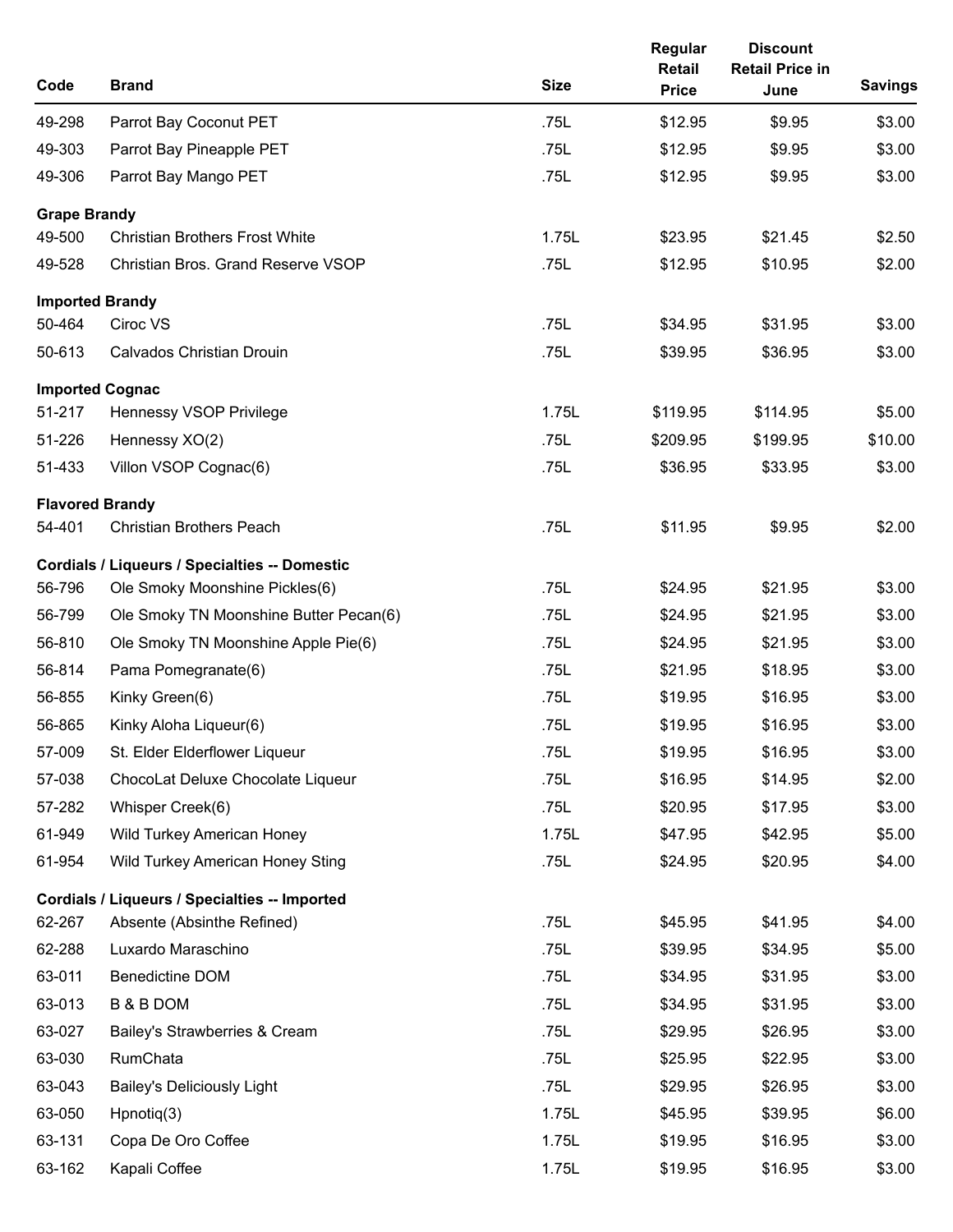| Code                    | <b>Brand</b>                               | <b>Size</b> | Regular<br>Retail<br><b>Price</b> | <b>Discount</b><br><b>Retail Price in</b><br>June | <b>Savings</b> |
|-------------------------|--------------------------------------------|-------------|-----------------------------------|---------------------------------------------------|----------------|
| 63-240                  | <b>Carolans Finest Irish Cream</b>         | .75L        | \$15.95                           | \$13.95                                           | \$2.00         |
| 63-450                  | Gran Gala Triple Orange Liqueur            | .75L        | \$19.95                           | \$16.95                                           | \$3.00         |
| 63-519                  | Irish Mist Liqueur(6)                      | .75L        | \$29.95                           | \$26.95                                           | \$3.00         |
| 63-573                  | Caravella Limoncello(6)                    | .75L        | \$19.95                           | \$15.95                                           | \$4.00         |
| 63-805                  | Leblon Cachaca(6)                          | .75L        | \$27.45                           | \$23.95                                           | \$3.50         |
| 63-820                  | Tuaca Liquore Originale                    | .75L        | \$24.95                           | \$19.95                                           | \$5.00         |
| 63-879                  | Fireball Cinnamon Whisky                   | 1.75L       | \$29.95                           | \$26.95                                           | \$3.00         |
| 63-984                  | Domaine de Canton(6)                       | .75L        | \$32.95                           | \$28.95                                           | \$4.00         |
|                         | <b>Tequila Specialties</b>                 |             |                                   |                                                   |                |
| 64-088                  | Sombra Agave de Oaxaca Mezcal(6)           | .75L        | \$38.95                           | \$35.95                                           | \$3.00         |
| 64-287                  | Los Siete Misterios Doba-Yej Mezcal(6)     | .75L        | \$39.95                           | \$36.95                                           | \$3.00         |
| 64-377                  | 21 Seeds Cucumber Jalapeno Tequila(6)      | .75L        | \$39.95                           | \$34.95                                           | \$5.00         |
| 64-378                  | 21 Seeds Grapefruit Hibiscus(6)            | .75L        | \$39.95                           | \$34.95                                           | \$5.00         |
| 64-379                  | 21 Seeds Valencia Orange Tequila(6)        | .75L        | \$39.95                           | \$34.95                                           | \$5.00         |
| <b>Tequila -- White</b> |                                            |             |                                   |                                                   |                |
| 64-760                  | Casamigos Mezcal Joven(6)                  | .75L        | \$62.95                           | \$59.95                                           | \$3.00         |
| 64-787                  | Margaritaville Silver                      | .75L        | \$15.95                           | \$12.95                                           | \$3.00         |
| 64-802                  | Lunazul Blanco El Humoso Smoked Tequila(6) | .75L        | \$27.95                           | \$23.95                                           | \$4.00         |
| 64-828                  | Herradura Ultra(6)                         | .75L        | \$59.95                           | \$56.95                                           | \$3.00         |
| 64-845                  | Corzo Silver(6)                            | .75L        | \$35.95                           | \$29.95                                           | \$6.00         |
| 64-874                  | Dulce Vida Lime                            | .75L        | \$24.95                           | \$21.45                                           | \$3.50         |
| 64-894                  | Exotico Blanco                             | 1.75L       | \$39.95                           | \$35.95                                           | \$4.00         |
| 64-972                  | Mi Campo Reposado                          | .75L        | \$25.95                           | \$22.95                                           | \$3.00         |
| 65-048                  | Lunazul Blanco                             | .75L        | \$21.95                           | \$18.95                                           | \$3.00         |
| 65-118                  | Tres Agaves Blanco(6)                      | .75L        | \$34.95                           | \$31.95                                           | \$3.00         |
| Tequila -- Gold         |                                            |             |                                   |                                                   |                |
| 65-192                  | Tres Generaciones Anejo(6)                 | .75L        | \$49.95                           | \$44.95                                           | \$5.00         |
| 65-213                  | Jose Cuervo Tradicional Añejo(6)           | .75L        | \$34.95                           | \$31.95                                           | \$3.00         |
| 65-239                  | El Mayor Anejo(6)                          | .75L        | \$39.95                           | \$36.95                                           | \$3.00         |
| 65-344                  | Tres Agaves Anejo(6)                       | .75L        | \$41.95                           | \$37.80                                           | \$4.15         |
| 65-351                  | <b>Two Fingers Gold</b>                    | .75L        | \$16.95                           | \$13.95                                           | \$3.00         |
| 65-363                  | Corralejo Reposado                         | 1.75L       | \$57.95                           | \$53.95                                           | \$4.00         |
| 65-365                  | Casamigos Reposado(6)                      | .75L        | \$53.95                           | \$50.95                                           | \$3.00         |
| 65-378                  | Herradura Anejo(6)                         | .75L        | \$58.95                           | \$53.95                                           | \$5.00         |
| 65-381                  | Corralejo Anejo Tequila Red Bottle(6)      | .75L        | \$37.95                           | \$34.95                                           | \$3.00         |
| 65-546                  | Gran Centenario Reposado                   | .75L        | \$33.95                           | \$29.95                                           | \$4.00         |
| 65-549                  | Gran Centenario Anejo(6)                   | .75L        | \$37.95                           | \$33.95                                           | \$4.00         |
| 65-584                  | Maestro Dobel Diamante(6)                  | .75L        | \$51.95                           | \$46.95                                           | \$5.00         |